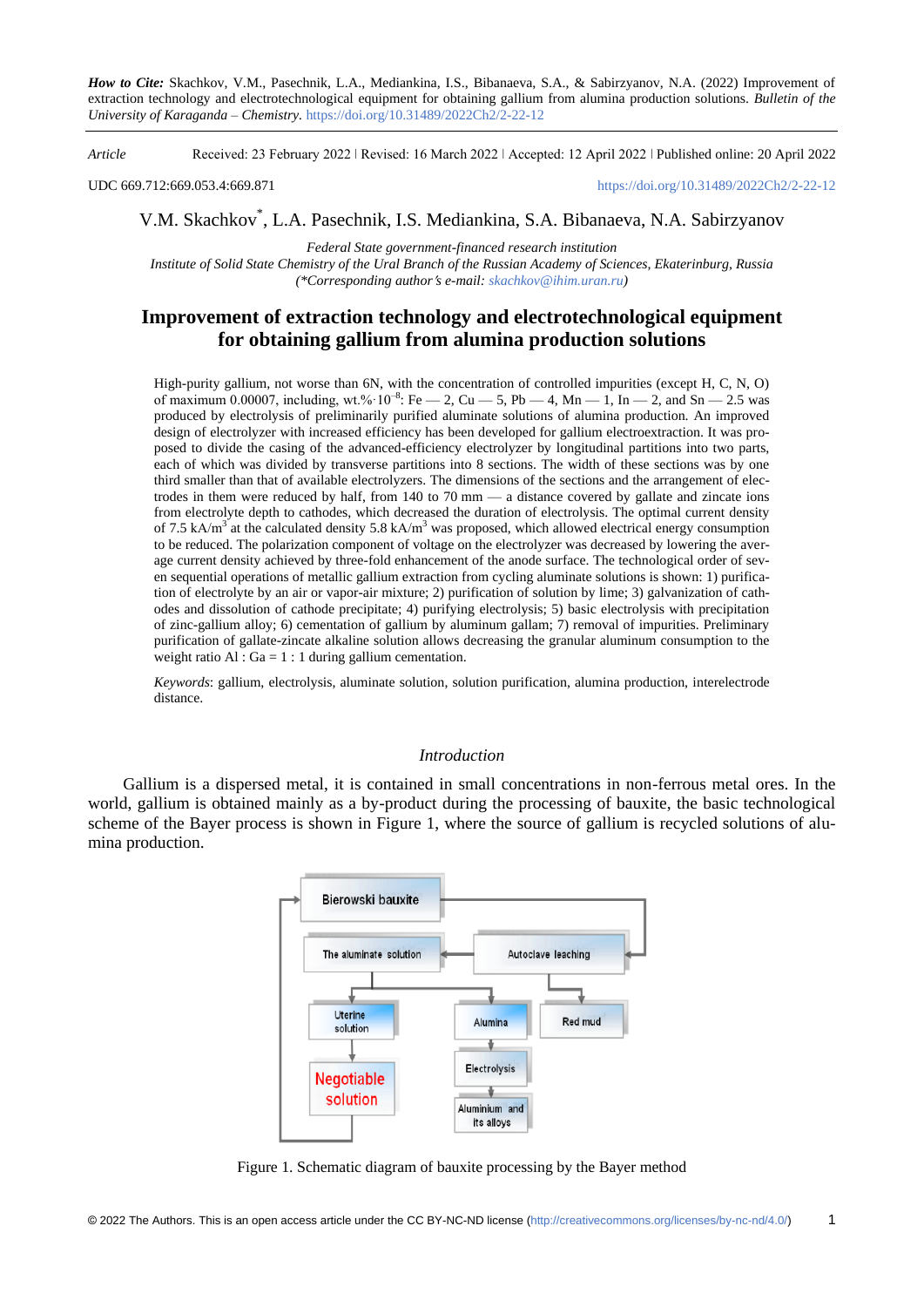The main field of application of gallium is the electronic industry. LEDs, solar panels, smartphones "eat up" much more than half of the gallium produced, about 6 % goes to alloys, the most important use of gallium is the synthesis of compounds of the  $A^{III}B^V$  type (GaN, GaP, GaAs, GaSb) — basic materials for modern opto- and microelectronics. The main producer of gallium is China and it continues to increase production, despite the fall in metal prices [1, 2], and subsequently came close to becoming a global monopolist, because the output of primary gallium in China this year amounted to 90 % of the world [3, 4]. The CIS countries, on the contrary, reduce the production of gallium. The main reason is the lack of demand in the Russian Federation due to absence of factories for the production of LEDs, semiconductors, etc. However, according to Rusnano there are potential producers and consumers of semiconductors [5]. Gallium arsenide can rightfully be considered the engine of progress in the field of electronics [6], and the rise to the modern level of industrial production of semiconductor materials will contribute to solving the problems facing the country [7].

This may require to develop a theoretical and practical implementation of various methods for obtaining gallium based of various sources and by various physico-chemical methods [8–11]. There are several methods for obtaining gallium from alkaline aluminate solutions of alumina production [12, 13], but the most effective is electrolytic extraction [14–20]. However, electroextraction of gallium from solutions that have not undergone preliminary preparation will not provide serious extraction, productivity, cost reduction and reliable release of high purity metal (6N). This is largely due to the change in the composition of bauxite extracted from the new mine to SUBR-e (for the plant of JSC "BAZ-SUAL") and the transfer of JSC "UAZ-SUAL" to 100 % use of bauxite from the STBR deposits. The conducted studies found that the indicators of JSC "BAZ-SUAL" deteriorated: the concentration of gallium in the electrolyte decreased from 0.36 to 0.33 kg/m<sup>3</sup> — by 10 %, and the extraction of gallium by electrolysis lessened by 5 %, the purity of gallium deteriorated to 5N, the indicators of JSC "UAZ-SUAL" deteriorated significantly more, for example, the purity of gallium reduced to 4N. A significant change in the impurity composition of the initial bauxite (for the plant of JSC "BAZ-SUAL" and to a lesser extent for JSC "UAZ-SUAL"), caused by the launch of a new mine at the SUBR, required a more thorough cleaning of the initial electrolyte. These changes require technology improvements, first of all, to improve the purification of the initial electrolyte, which will increase the extraction of gallium, reduce the time of operations and increase the number of gallium concentration cycles to increase its release.

The purpose of this work was to improve the technological scheme for the extraction of gallium from alumina solutions, which will allow the production of high-purity metal gallium (6N), suitable for semiconductor production (Fig. 2).



Figure 2. Technological scheme for obtaining gallium from aluminate solutions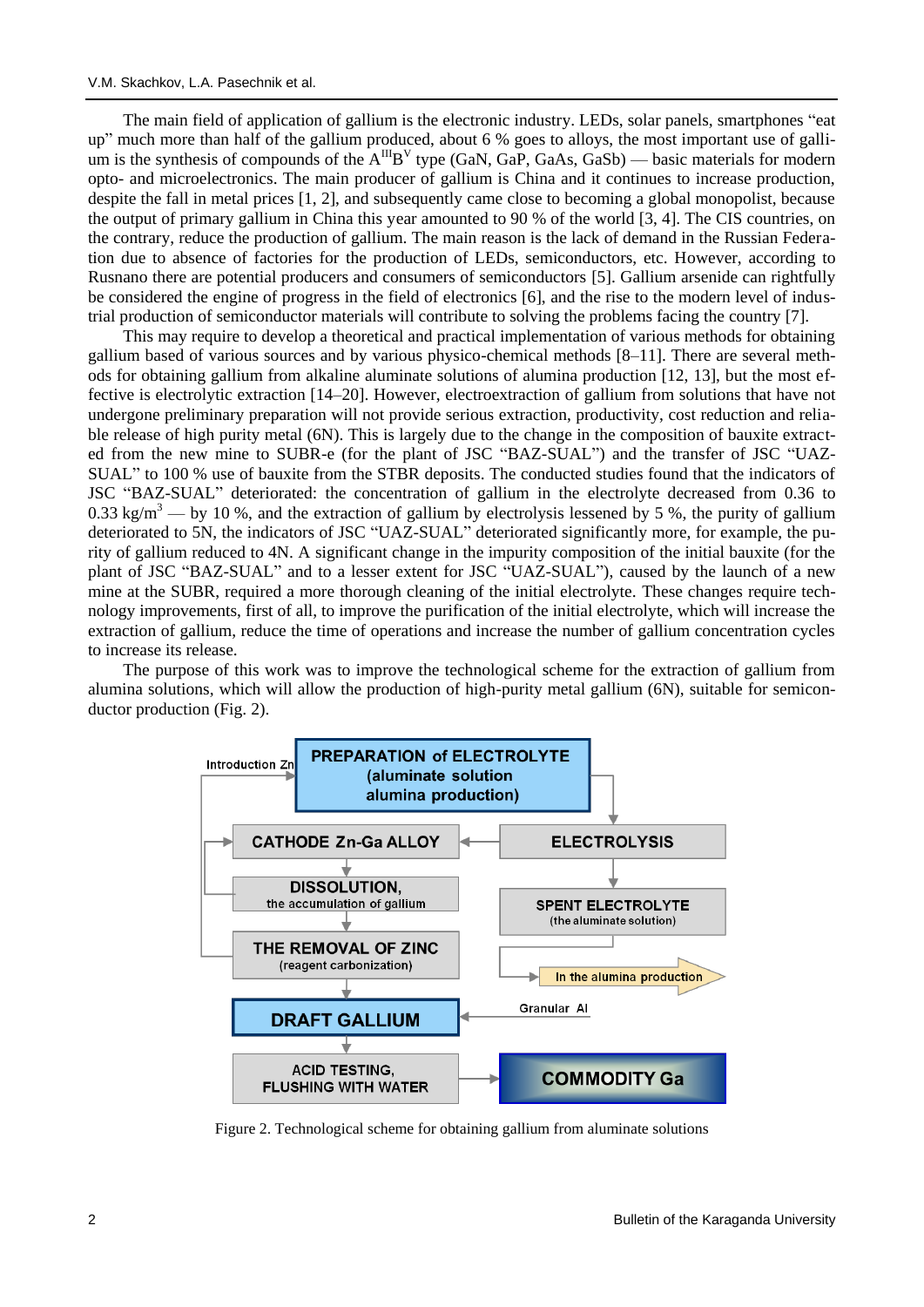## *Experimental*

The separation of gallium from aluminate solutions was performed via electrochemical method using an electrolytic bath made of stainless steel 1X18Н9T with external water cooling (Fig. 3), a cathode made of the same stainless steel and two nickel anodes. Nickel prolongs anode lifespan by 2–2.5 times due to a decrease in the anode potential by  $\sim 0.2$  V, and the thiosulfate ion is reduced to sulfur on the nickel anode, forming a protective layer of NiS. Direct current was supplied from the T1021 charger through a laboratory rheostat and an ammeter.



Figure 3. Water-cooled electrolyzer for laboratory extraction of gallium from alkaline-aluminate solutions

The studies were carried out on solutions of alumina production of JSC "UAZ-SUAL" and JSC "AZ-SUAL". The results are presented by average values taking into account previous production experience.

The probable discharge mechanism during gallium electrodeposition can be represented as follows [21]:

$$
[\mathrm{H}_2\mathrm{GaO}_3]^{\bar{-}} + \bar{e} \rightarrow [\mathrm{HGaO}_2]^{\bar{-}} + \mathrm{OH}^{\bar{-}}
$$

$$
2[HGaO2]- + H2O + \bar{e} \rightarrow Gao + [H2GaO3]- + 2OH-
$$

standard electrode potential in acidic solution of gallium salts  $(Ga/Ga^{3+})$ : -0.56 V, in alkaline solution:  $-1.226$  V.

The chemical composition of the starting materials and products was monitored on an inductively coupled plasma mass spectrometer ELAN 9000, Perkin Elmer.

## *Results and Discussion*

## *1. Comparison of electrolyte purification by air and steam-air mixture by bubbling hot solution*

The initial mixture is prepared: 150 m<sup>3</sup> of circulating solution (see Table 1, p. 1), cooled to 30 $\pm$ 5 °C and aged for at least a day in the reactor for the separation of soda-sulfate sludge, and 133 m3 of the mother (Table 1, p. 2) solution (volume ratio 1:0.887), this mixture of solutions is heated to a temperature of 85–90 °C and treated with a vapor-air mixture in the amount of 0.3–0.4  $nm^3$ /hour per 1 m<sup>3</sup> for 2.0–2.5 hours with a ratio of air and steam volumes =  $1.0 : 2.5$  with a steady temperature at the outlet of the nozzle 250 °C. As a result, according to the analysis data, the content of organic substances decreases by 25–31 %, sulfide sulfur by 95 %, which is mainly oxidized into sulfate form (Table 1, p. 4). In comparison to the Chinese electrolyte processing method that uses only air and no steam, the operation time was reduced. Since aluminate solutions no longer require the introduction of sodium sulfide (up to 0.20 kg/m<sup>3</sup>, counting for sulfur), the corrosion of the equipment has decreased, a better removal of zinc (less than  $0.010 \text{ kg/m}^3$ ) and organic substances from solution was achieved.

*2. Cleaning the solution with lime (consumption of 0.5 mol of CaO per mol of alumina in solution)* 

Lime milk (composition 56 kg of  $CaO<sub>act</sub>$  and 18 kg of water) is fed into the solution at a temperature of 80–90 °C with stirring for 1.5 hours. The precipitate is filtered out at a temperature of 70 °C to remove tricalcium hydroaluminate, on which iron, manganese, vanadium compounds and up to 25–30 % of organic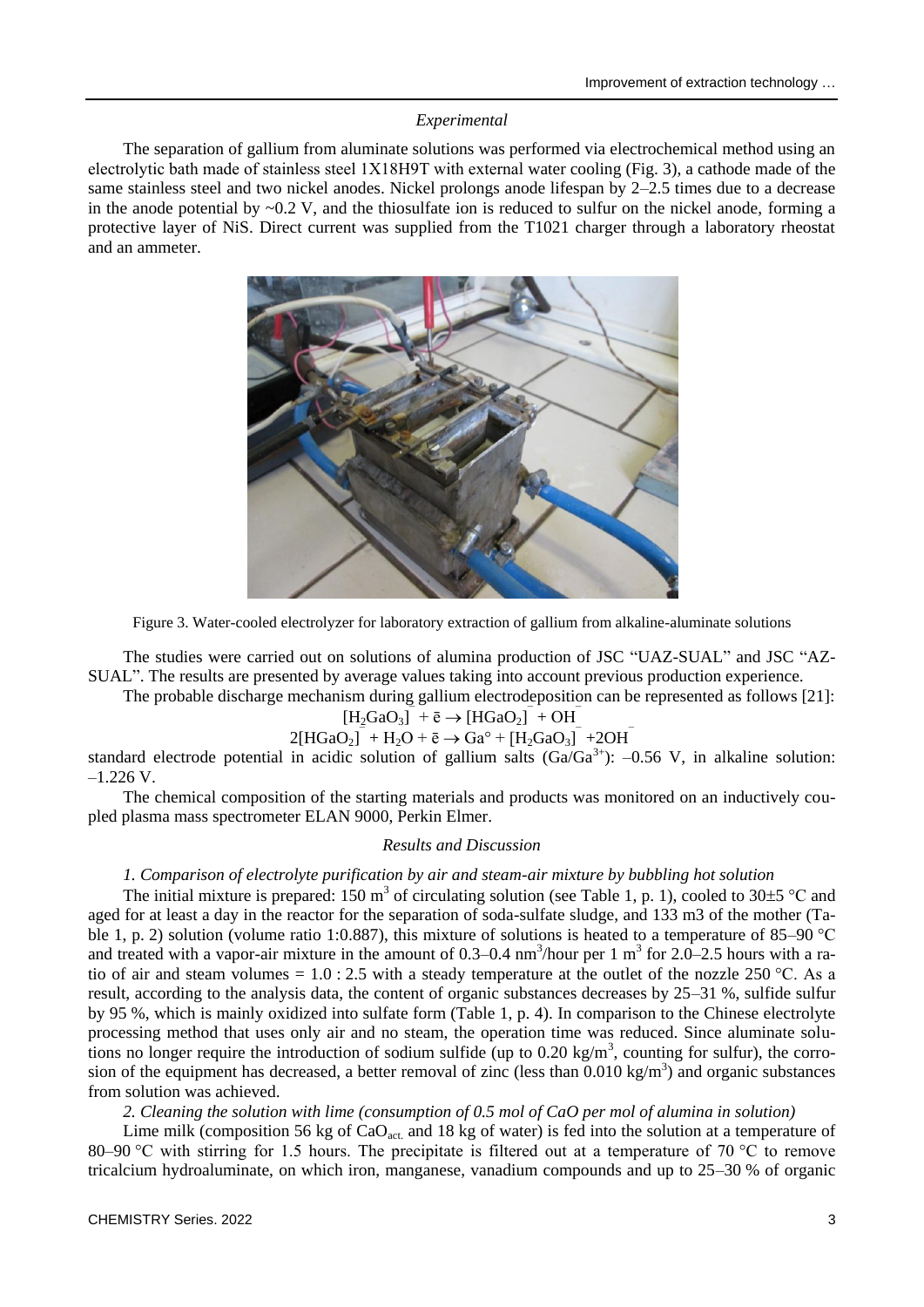substances are sorbed (Table 1, p. 5). The precipitate is returned to alumina production. Reducing the content of impurities during lime cleaning: vanadium by 30 times (up to  $0.01 \text{ kg/m}^3$ ), iron by 3 times (up to  $0.002$  kg/m<sup>3</sup>), manganese is completely removed (Table 1, p. 5.).

Table 1

| Components                               | Name (numbering) and compositions of solutions, $kg/m3$ |                |      |       |          |                                |       |       |       |      |      |                          |      |
|------------------------------------------|---------------------------------------------------------|----------------|------|-------|----------|--------------------------------|-------|-------|-------|------|------|--------------------------|------|
|                                          |                                                         | $\overline{c}$ | 3    | 4     | 5        | 6                              |       | 8     | 9     | 10   | 11   | 12                       | 13   |
| Na <sub>2</sub> O <sub>com.</sub>        | 314                                                     | 157            | 240  | 230   | 235      | 220                            | 210   | 233   | 235   | 105  | 103  | 170                      | 168  |
| Na <sub>2</sub> O <sub>caustic</sub>     | 290                                                     | 145            | 222  | 220   | 231      | 200                            | 200   | 230   | 232   | 100  | 100  | 165                      | 165  |
| Na <sub>2</sub> O <sub>soda</sub>        | 24                                                      | 12             | 18   | 18    | 4        | 20                             | 10    | 3     | 3     | 3    | 4    | 5                        | 4    |
| $Al_2O_3$                                | 138                                                     | 69             | 106  | 105   | 87,5     |                                | 87,0  | 87,0  | 88,0  | 50   | 63   | 4,2                      | 4,3  |
| Ga                                       | 0,46                                                    | 0,23           | 0,35 | 0,34  | 0,33     | $\qquad \qquad \longleftarrow$ | 0,34  | 0,34  | 0,18  | 10,2 | 0,25 | 100                      | 100  |
| $\overline{Zn}$                          | 0,06                                                    | 0,03           | 0,04 | 0,004 | 0,004    | 20                             | 0,003 | 0,45  | 0,04  | 3,0  | 0,06 | 2,9                      | 1,25 |
| $S^{2-}$                                 | 0,42                                                    | 0,21           | 0,32 | 0,013 | 0,010    |                                | 0,010 | 0.008 | 0,02  |      | —    |                          |      |
| $S_2O_3^{2-}$                            | 1,4                                                     | 0,7            | 1,07 | 0,84  | 0,65     |                                | 0,60  | 0,65  | 0,60  | 2,0  | 2,0  | -                        |      |
| $SO_4^2$                                 | 1,8                                                     | 0,9            | 1,4  | 2,2   | 0,8      |                                | 0,80  | 0,8   | 0,65  | 1,0  | 1,0  | $\overline{\phantom{0}}$ |      |
| $C_{\underline{\text{organic subset.}}}$ | 3,0                                                     | 0,5            | 2,3  | 1,66  | 1,30     |                                | 1,30  | 1,30  | 1,25  | 1,8  | 1,8  | -                        |      |
| $V_2O_5$                                 | 0,42                                                    | 0,21           | 0,32 | 0,31  | 0,01     |                                | 0,08  | 0,01  | 0,005 |      |      |                          |      |
| $Fe2O3 10-4$                             | 80                                                      | 40             | 60   | 50    | 20       | -                              | 10    | 20    |       |      | -    | –                        |      |
| $Cu$ 10 <sup>-5</sup>                    | 13                                                      | 10             | 12   | 12    | 10       | —                              | 1,1   | 1,0   | 6,0   | 10,0 | 1,0  | 12                       | 1,0  |
| $Mn \cdot 10^{-4}$                       | 60                                                      | 30             | 50   | 45    | $H/OO$ . |                                | 12    |       |       |      |      |                          |      |
| $Pb \cdot 10^{-4}$                       | 80                                                      | 80             | 78   | 80    | 80       |                                | 5     | 80    | 5,0   | 80   | 3,0  | 85                       | 4,0  |

## **Compositions of solutions: alumina production (circulating (1), masterbatch (2), mixed (3), their double purification with a vapor-air mixture (4) and lime (5), synthetic alkali-zinc (6), purification electrolysis (7), initial and final (spent) electrolytes (8, 9), during carburization of the initial (10) and final (11), processing of slags of the initial (12) and final (13)**

### *3. Galvanizing of cathodes and dissolution of cathode sediment*

Before applying the zinc coating, the cathodes are cleaned by reverse current from the existing impurity sediment. To apply a zinc layer to the cathodes, a zinc solution prepared from a sodium hydroxide solution with an alkali concentration of 150–200 kg/m<sup>3</sup> and zinc oxide  $15-20$  kg/m<sup>3</sup> is used, followed by dilution before electrolysis with condensate to the composition,  $kg/m^3$ : sodium oxide ~125 and zinc ~12.5 (Table 1, p. 6). Electrolysis is carried out at a temperature of  $45-55$  °C and a volumetric current density of  $4-5$  kA/m<sup>3</sup>. A layer of zinc 10–15 microns thick is increased in 12–15 minutes. This thickness of the cathode layer is sufficient for carrying out four to five operations of the main deposition of the zinc-gallium alloy and subsequent removal of the sediment after the last operation.

## *4. Purification electrolysis from impurities*

Cleaning is carried out in a separate electrolyzer at low densities: cathode current  $(40-50 \text{ A/m}^2)$ , anode current densities 100–140 A/m<sup>2</sup> (volumetric current density 4–5 kA/m<sup>3</sup>), temperature 60–70 °C and the voltage on the bath ~1.9 V (the bath body is also a cathode). The duration of the electrolyte cleaning operation is  $\sim$  4-6 hours. The content of impurities during this period decreased by more than an order of magnitude, kg/m<sup>3</sup>: copper from 0.000125 to 0.000011; lead from 0.0078 to 0.0005; iron and manganese by two to three times. The concentration of gallium in the electrolyte under the recommended electrolysis conditions practically does not decrease (Table 1 p.7). The precipitates isolated on the cathodes are dissolved in an alkaline synthetic solution at a temperature of 70–85 °C with the imposition of a reverse current. The resulting solution after settling is filtered out with the removal of impurities. The resulting purified alkaline solution is used for galvanizing the electrodes.

## *5. Conducting basic electrolysis with deposition of zinc-gallium alloy*

Into the purified electrolyte with a content, kg/m<sup>3</sup>: Na<sub>2</sub>O<sub>3</sub> 220–230, Al<sub>2</sub>O<sub>3</sub> 75–90, Ga<sub>2</sub>O<sub>3</sub> 0.33–0.35 a dilute solution of zincate is introduced in an amount of ~1/30 of the volume of the initial electrolyte. As a result, the zinc content in the electrolyte reaches 0.2–0.3 kg/m<sup>3</sup>. The electrolyte prepared and cooled to ~30 °C is poured into a water-cooled electrolyzer and electrolysis is carried out on galvanized cathodes at a volumetric current density of 6.0–6.2 kA/m<sup>3</sup>, a process temperature of 25–30 °C and an electrolysis duration of 2.0– 2.15 hours. During this time, about 43 % of gallium and at least 80 % of zinc are released (Table 1, p. 8, 9).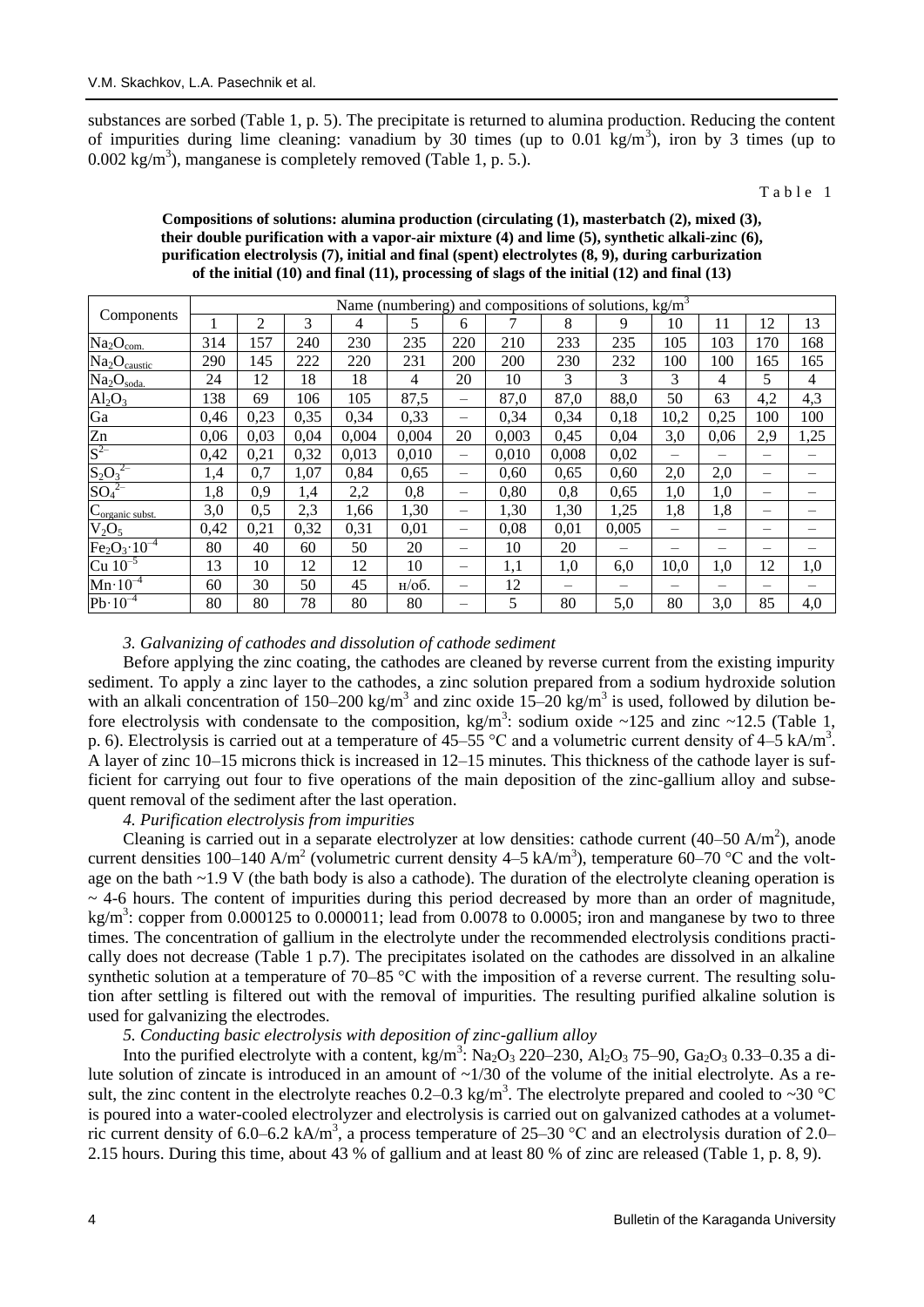### *6. Cementation of gallium with aluminum gallam*

Cementation is carried out in apparatuses with a capacity of up to 2.5  $m<sup>3</sup>$  equipped with a stirrer, a device for filling granulated aluminum, level and potential sensors, a jacket for heating and the necessary hatches and pipes. For cementation, a settled filtered receiving solution, sufficiently rich in gallium (10.0 kg/m<sup>3</sup>), and granular aluminum are used.  $\sim$ 2.0 m<sup>3</sup> of mortar and 40 kg of cement base are poured into the 2.5  $m<sup>3</sup>$  cementator, aluminum is supplied according to the program with the EMF measurement of the cementation base – earth system. 97.5 % of gallium passes from the solution to the rough gallium (approximately 0.25 kg/m<sup>3</sup> remains in the solution) and almost all zinc ( $\sim$ 4% remains). The consumption of aluminum is ~1.1 kg per 1 kg of isolated gallium (Table 1, p. 14, 15).

## *7. Removal of impurities from sludge*

After dissolving the pressed sludge in a solution of sodium hydroxide (Na<sub>2</sub>O — 150–200 kg/m<sup>3</sup>), the impurities are removed by electrolysis under the following conditions: The cathode current density is 40– 50 A/m<sup>2</sup>, the anode current is 100–120 A/m<sup>2</sup>, the volumetric current is 2–3 kA/m<sup>3</sup> and the process duration is up to 5 hours. The concentration of gallium  $\sim 100 \text{ kg/m}^3$  remains unchanged. The impurity content decreases by at least an order of magnitude (Table 1, p. 12, 13).

To organize the gallium production at alumina plants, based on existing experience, it is advisable to use the improved design of electrolyzers (Fig. 4) combined with the gallium electrolysis technology described above. The body of the electrolyzer is divided by a longitudinal partition into two parts, each of which in turn is divided by transverse partitions into 8 sections.



*1* — steel case; *2* — the longitudinal wall; *3* — transverse, end wall; *4* — bottom; *5* — horizontal platform; *6* — drain hole; *7* — flushing device (flushing device); *8* — partition; *9* — section; *10* — a block of electrodes; *11* — electrolyte level during electrolysis; *12* — the initial level of the electrolyte; *13* — single anode; *14* — "П"-shaped anode; *15* — position lock; *16* — electrical insulation cap; *17* — box-shaped water-cooled cathode; *18* — anode rod; *19* — groove in the anode rod; *20* — anode tire; *21* — mounting bolts on the anode bus; *22* — steel plate for clamping anode rods; *23* — fixing screws for clamping anode rods; *24* — slots in the anode electrical insulation plate; *25* — anode electrical insulation plate; *26* — deep grooves in the anode electrical insulation plate; *27* — cathode rods; *28* — a groove in the cathode bus; *29* — cathode bus; *30* — mounting bolts on the cathode bus; *31* — steel plate for clamping cathode rods; *32* — fixing screws for clamping cathode rods; *33* — slots in the cathode insulating plate; *34* — cathode electrical insulation plate; *35* — deep grooves in the cathode insulating plate; *36* — exhaust ventilation; *37* — corrugated rubber pipe; *38* — the frame of the shelter; *39* — the arches of the frame; *40* — tie rods; *41* — covering the frame; *42* — horizontal support tube; *43* — an opening in the frame; *44* — sliding curtains

#### Figure 4. Gallium electrolyzer

The two sections are symmetrically arranged along the width of the housing, forming a compartment, where a package of electrodes is placed, divided in two along the length, and each half is connected to one copper rod resting on a conducting busbar of corresponding polarity. The accepted dimensions of the sections and the location of the electrodes in them were reduced by 2 times, from 140 to 70 mm — the distance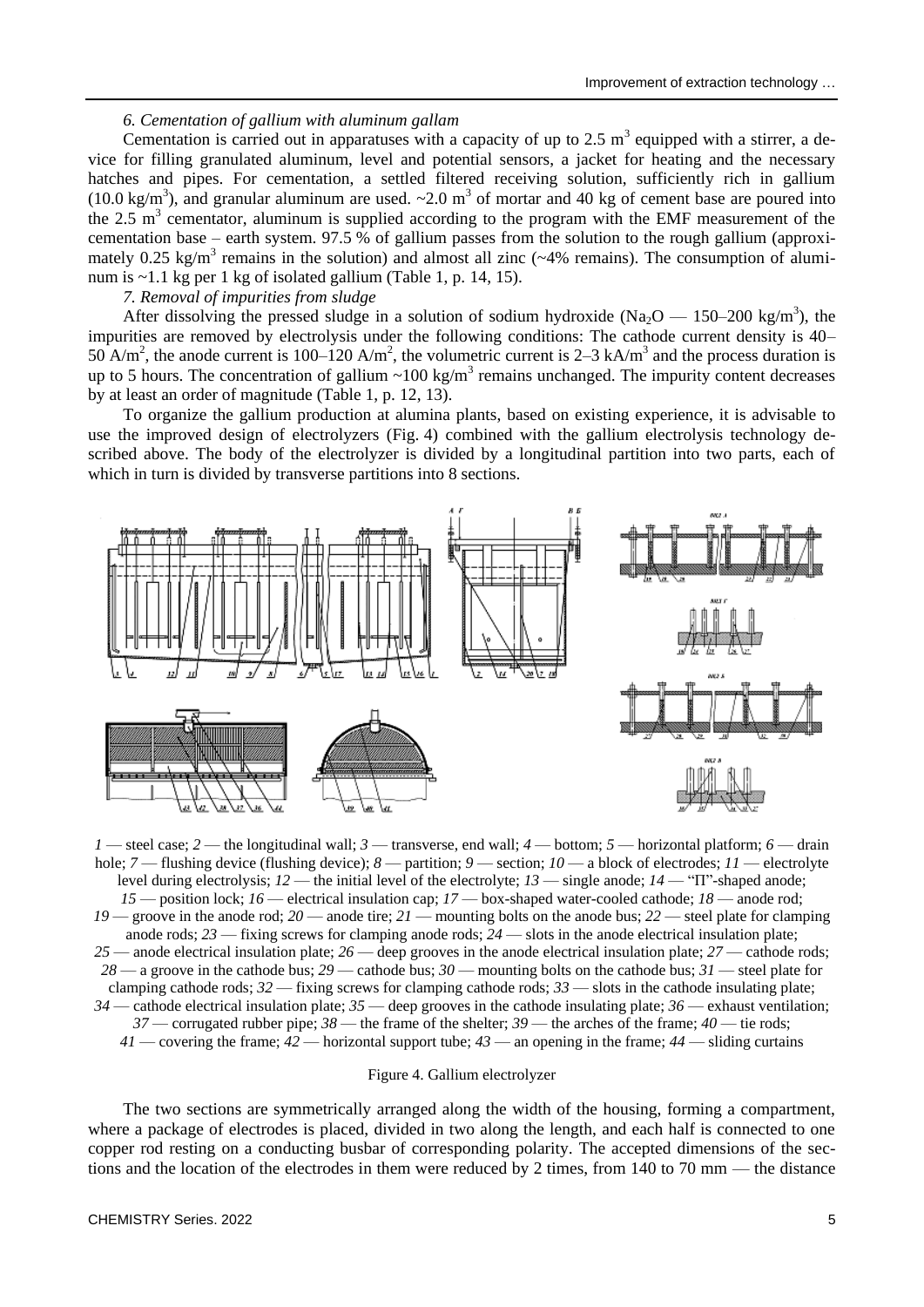that gallate and zinc ions pass from the depth of the electrolyte to the cathodes. Accordingly, the duration of electrolysis is reduced. In the space occupied by the sections, there is more than 80 % of the electrolyte with minimal gas filling, so it maintains an optimal current density of  $7.5 \text{ kA/m}^3$  at an estimated density of 5.8 kA/ $m<sup>3</sup>$ , which reduces electricity consumption. The polarization component of the voltage on the electrolyzer is reduced due to: a reduction of the average current density achieved by a 1.5-fold increase in the surface of the anodes; a decrease in the interelectrode distance; a reduction of foaming, which increases the active component of the electrolyte resistance. As a result, the voltage on the bath is decreased by 16 %.

### *Conclusions*

The refinement gallate-zinc alkaline solution helps reduce consumption of granular aluminum during carburization to a mass ratio of Al :  $Ga = 1$  : 1. Sludge formation is also reduced. In practical terms [22], at least 2 kg of sludge is formed per 1 kg of obtained gallium, but this solution reduces the amount of sludge to  $0.1 \text{ kg}$  — twenty times less.

The gallium ingots obtained after purification using this technology have a total composition of controlled impurities (excluding impurities H, C, N, O) of no more than 0.00007, including  $\% \cdot 10^{-8}$ : Fe  $- 2$ ,  $Cu - 5$ , Pb  $-4$ , Mn  $-1$ , In  $-2$ , Sn  $-2.5$ . The gallium content in the ingot is not less than 99.9999 %.

The effectiveness of the proposed solution has been tested on an industrial scale. The purity of gallium obtained at the industrial plant of JSC UAZ-SUAL was 5N (99.999 %), on solutions of JSC BAZ-SUAL using the proposed technology, the purity of metallic gallium was 6N (99.99995 %), produced at the plant in Ping-guo (PRC) according to our technology (transferred under contract) also corresponds to the brand 6N.

For the production of 10 tons of gallium per year, it is technically and economically feasible to use electrolyzers developed at the IHTT of the Ural Branch of the Russian Academy of Sciences with increased productivity. It is recommended to use 10 electrolyzers of the described type for the convenience of their operation, rational organization, technological and production processes, and in order to create of an optimal DC power supply system ensuring high energy security of the enterprise. The electrolyzers are connected in series by five in chain, forming 2 chains of gallium electrolysis; each circuit of gallium electrolyzers receives power from an individual DC converter unit; the power supply system of electrolytic gallium production should contain a third, backup converter unit; nominal output parameters of the converter unit: rectified voltage of 20 V, rectified current of 30 kA.

### *Acknowledgments*

The work was carried out in accordance with the state task and plans of scientific research work of the ISSC UB RAS

### References

1 U.S. Geological Survey, Mineral Commodity Summaries, January 2015. 196 р. <http://dx.doi.org/10.3133/70140094>

2 U.S. Geological Survey, Mineral Commodity Summaries, February 2019. 200 р.<https://doi.org/10.3133/70202434>

- 3 U.S. Geological Survey, Mineral Commodity Summaries, January 2021. 200 р. <https://doi.org/10.3133/mcs2021>
- 4 U.S. Geological Survey, Mineral Commodity Summaries, January 2022. 202 р[. https://doi.org/10.3133/mcs2022](https://doi.org/10.3133/mcs2022)

5 Сетевое издание «Редкие земли / Rare Earth», интернет ресурс: http://rareearth.ru/ru/news/20161026/02637.html

6 Ian Baker. Fifty Materials That Make the World / Springer International Publishing AG, part of Springer Nature 2018. 271 р. (Р.р. 59–62) [https://doi.org/10.1007/978-3-319-78766-4\\_50](https://doi.org/10.1007/978-3-319-78766-4_50)

7 Акчурин Р.Х. Производство полупроводниковых материалов: краткая история и современное состояние / Р.Х. Акчурин // Цветные металлы. — 2016. — № 11 (887). — С. 67–74[. https://doi.org/10.17580/tsm.2016.11.07](https://doi.org/10.17580/tsm.2016.11.07)

8 Дюсенова С.Б. Комплексная гидрохимическая переработка шламовых хвостов обогащения хромитсодержащих руд / С.Б. Дюсенова, Б.К. Кенжалиев, Р.А. Абдулвалиев, С.В. Гладышев // Обогащение руд. — 2018. — № 6 (378). — С. 27–32. <https://doi.org/10.17580/or.2018.06.05>

9 Кольцов В.Б. Разработка технологии получения галлия полупроводниковой чистоты / В.Б. Кольцов, Н.М. Ларионов, С.А. Слесарев, Т.А.Б. Баркинкоева // Естественные и технические науки. — 2016. — № 4 (94). — С. 12–20.

10 Кольцов В.Б. Разработка технологии получение галлия высокой чистоты из отходов лантагаллиевых силикатов / В.Б. Кольцов, Е.А. Севрюкова, С.А. Слесарев // Актуальные проблемы повышения эффективности производств микроэлектроники: Сб. науч. тр. Под ред. В.И. Каракеяна. — М., 2016. — С. 140–145.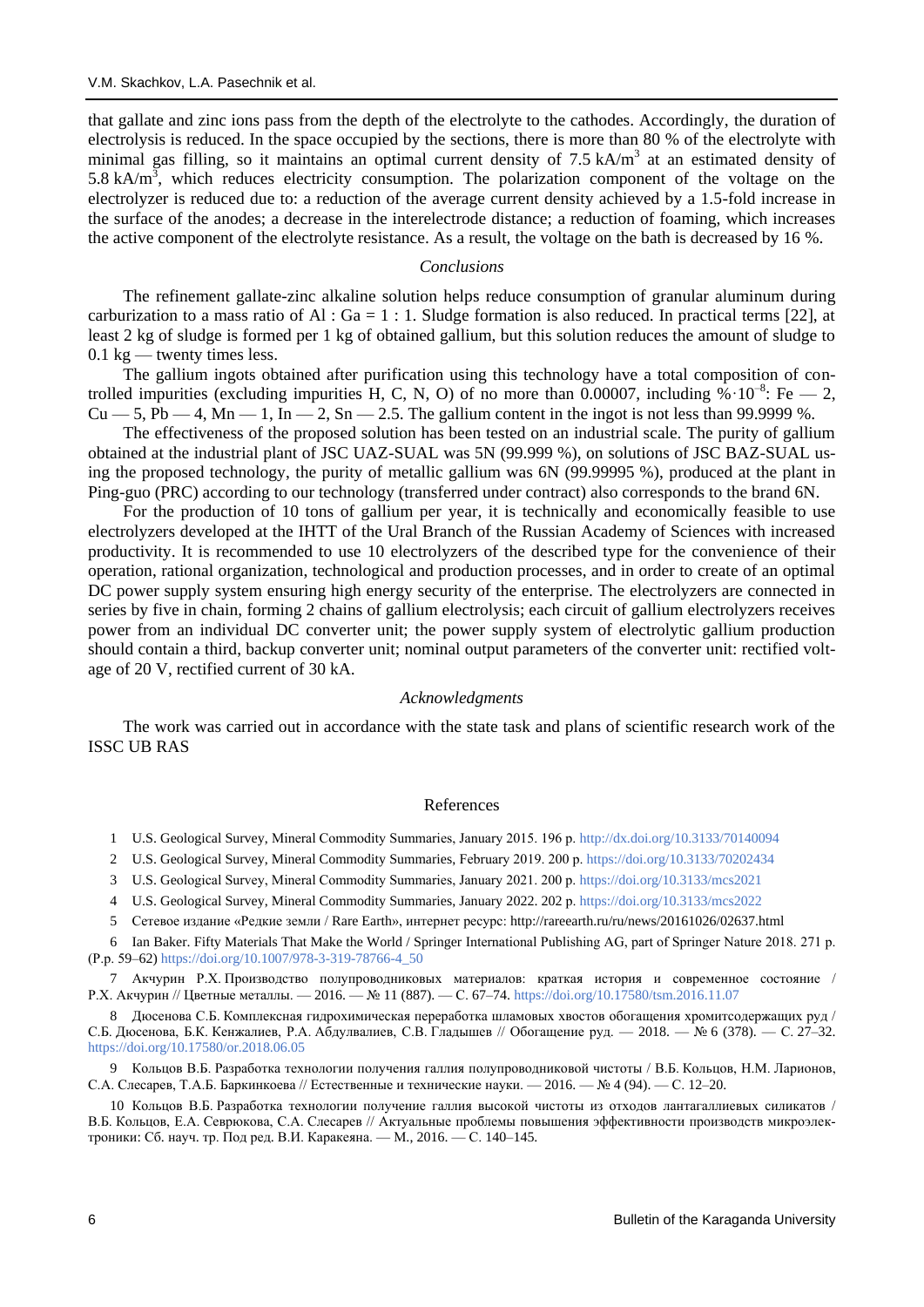11 Потапов С.О. Приминение сорбционной технологии для получения галлия из гамма-Ga<sub>2</sub>O<sub>3</sub> / С.О. Потапов, М.Н. Свиридова, И.Н. Танутров, Д.А. Толокнов / ХХ Менделеевский съезд по общей и прикладной химии: Тез. докл. в 5 т. — Уральское отд. Российской академии наук, 2016. — Т. 3. — С. 235.

12 Дамаскин А.А. Усовершенствование технологии получения галлия из оборотных растворов глиноземного производства / А.А. Дамаскин, М.Н. Печенкин, В.Г. Кравченко, Е.В. Ковалев / В сборнике: Цветные металлы и минералы — 2017 Сборник докладов Девятого международного конгресса. 2017. С. 136–143.

13 Абдулвалиев Р.А. Электрохимическое извлечение галлия из щелочных растворов способом электролиза / Р.А. Абдулвалиев, Ата Акчил, Н.К. Ахмадиева, С.В. Гладышев, К.О. Бейсембекова // Комплексное использование минерального сырья. 2016. № 2 (297). С. 76–82.

14 Копырин В.С. Энергоэффективная технология электролиза галлия из растворов глиноземного производства и электрооборудование / В.С. Копырин, Г.М. Рубинштейн, С.П. Яценко / Сборник докладов 3-й международной научнопрактической конференции «Эффективное и качественное снабжение и использование электроэнергии». Екатеринбург: УрФУ, 2013. — С. 110–115.

15 Рубинштейн Г.М. Совершенствование технологии и электротехнологического оборудования электролиза галлия из растворов глиноземного производства / Г.М. Рубинштейн, С.П. Яценко, В.М. Скачков, В.С. Копырин / Сборник докладов 4 й международной научно-практической конференции «Эффективное и качественное снабжение и использование электроэнергии». Екатеринбург: УрФУ, 2015. — С. 102–105.

16 Рубинштейн Г.М. Извлечение галлия из щелочных растворов глиноземного производства / Г.М. Рубинштейн, Л.А. Пасечник, С.П. Яценко, И.Н. Пягай // Цветные металлы. — 2014. — № 3. — С. 37–43.

17 Skachkov V.M. Electrolytic recovery of gallium from alkali aluminate bayer process solutions / V.M. Skachkov, G.M. Rubinshtein, V.T. Surikov, I.S. Medyankina, L.A. Pasechnik, N.A. Sabirzyanov // Theoretical Foundations of Chemical Engineering. — 2017. — V. 51, № 4. — P. 580–586. DOI: 10.1134/S0040579517040133

18 Полезная модель 14214 (РФ). Электролизер получения галлия. Опубл. БИ. 2000. № 19. Школьников Р.М., Шаблаков В.С., Садовников В.Б., Кузнецов А.В., Рубинштейн Г.М., Яценко С.П.

19 Полезная модель 106248 (РФ). Электролизер для извлечения галлия из щелочно-алюминатных растворов процесса Байера. Опубл. БИ. 2011. № 19. Рубинштейн Г.М., Яценко С.П., Сабирзянов Н.А.

20 Полезная модель 147934 (РФ). Электролизер для извлечения галлия из щелочно-алюминатных растворов процесса Байера. Опубл. БИ. 2014. № 45. Рубинштейн Г.М., Яценко С.П., Скачков В.М.

21 Яценко С.П. Галлий: Технологии получения и применение жидких сплавов: Монография / С.П. Яценко, Л.А. Пасечник, В.М. Скачков, Г.М. Рубинштейн. — М.: РАН, 2020. — 344 с.

22 Патент РФ № 2553318 Способ получения галлия из щелочно-алюминатных растворов глиноземного производства. Опубл. БИ. 2015. № 16. Рубинштейн Г.М., Яценко С.П., Скачков В.М., Лудская Л.П., Устич Е.П., Вайлерт А.В.

## В.М. Скачков, Л.А. Пасечник, И.С. Медянкина, С.А. Бибанаева, Н.А. Сабирзянов

# **Глинозем өндірісінің ерітінділерінен галлий алу үшін экстракция технологиясын және электротехнологиялық жабдықты жетілдіру**

Глинозем өндірісінің алдын ала тазартылған алюминатты ерітінділерін электролиздеу әдістерімен тазалығы жоғары галлий алынды, 6н төмен емес, бақыланатын қоспалардың құрамы (Н, С, N, O қоспаларын қоспағанда) 0,00007-ден аспайды, оның ішінде массалар.% $10^{-8}$ : Fe  $-2$ , Cu  $-5$ , Pb  $-4$ ,  $Mn - 1$ ,  $In - 2$ ,  $Sn - 2$ , Галлий электроэкстракциясына арналған өнімділігі жоғары электролизердің жетілдірілген дизайны жасалды, өнімділігі жоғары электролизер корпусын бойлық бөлімдермен екі бөлікке бөлу ұсынылды, олардың әрқайсысы өз кезегінде көлденең бөлімдермен 8 бөлімге бөлінеді, ені бойынша бұл бөлімдер бар электролизерлердің даму бөлімдерімен салыстырғанда үштен біріне аз. Секциялардың қабылданған өлшемдері мен олардағы электродтардың орналасуы 2 есе азайды, 140-тан 70 мм-ге дейін-электролит тереңдігінен катодтарға галлат пен цинкат иондары өтетін қашықтық, бұл электролиз ұзақтығын қысқартты. Токтың оңтайлы тығыздығы ұсынылған — 7,5 кА/м<sup>3</sup> , есептелген тығыздығы 5,8 кА/м<sup>3</sup> , бұл электр энергиясын тұтынуды азайтуға мүмкіндік береді. Электролизерде кернеудің поляризациялық құрамдас бөлігі анодтар бетінің 1,5 есе ұлғаюымен қол жеткізілген орташа ток тығыздығының төмендеуіне байланысты төмендеді. Алюминатты айналым ерітінділерінен металл галлийді алу операцияларының технологиялық реттілігі көрсетілген, ол жеті жүйелі операциядан тұрады: 1) электролитті ауа және бу-ауа қоспасымен тазалау; 2) ерітіндіні әкпен тазалау; 3) катодтарды мырыштау және катод тұнбасын еріту; 4) тазарту электролизі; 5) мырыш-галлий қорытпасын тұндырумен негізгі электролиз; 6) алюминий галлийін цементтеу; 7) қоспаларды алып тастау. Галлат-мырыш сілтілі ерітіндісін алдын-ала тазарту галлий цементтеу кезінде түйіршікті алюминий шығынын Al : Ga = 1 : 1 массалық қатынасына дейін азайтуға мүмкіндік береді.

*Кілт сөздер*: галлий, электролиз, алюминатты ерітінді, ерітіндіні тазарту, глинозем өндірісі, электрод аралық қашықтық.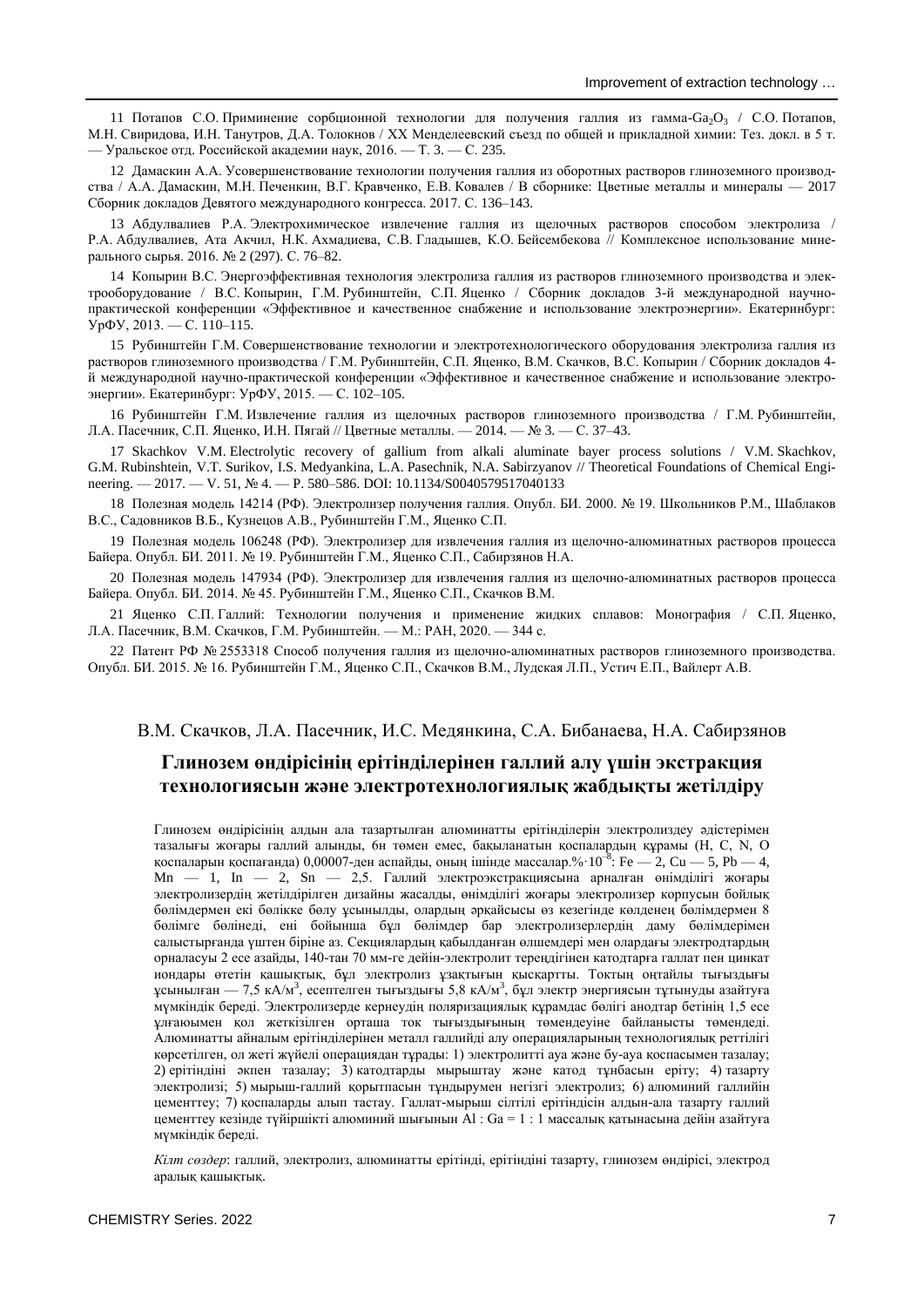## В.М. Скачков, Л.А. Пасечник, И.С. Медянкина, С.А. Бибанаева, Н.А. Сабирзянов

# **Совершенствование технологии извлечения и электротехнологического оборудования для получение галлия из растворов глиноземного производства**

Методами электролиза предварительно очищенных алюминатных растворов глиноземного производства получен галлий высокой чистоты, не ниже 6N, состав контролируемых примесей (исключая примеси Н, С, N, O) не более 0,00007, в том числе, масс.% $10^{-8}$ : Fe  $-$  2, Cu  $-$  5, Pb  $-$  4, Mn  $-$  1, In  $-$  2, Sn — 2,5. Разработана усовершенствованная конструкция электролизера повышенной производительности для электроэкстракции галлия, предложено разделить корпус электролизера повышенной производительности продольными перегородками на две части, каждая из которых в свою очередь разделяется поперечными перегородками на 8 секций, по ширине эти секции меньше на треть по сравнению с секциями имеющихся разработок электролизеров. Принятые размеры секций и расположение в них электродов уменьшили в 2 раза, со 140 до 70 мм — расстояние, которое проходят ионы галлата и цинката из глубины электролита к катодам, что сократило продолжительность электролиза. Предложена оптимальная плотность тока — 7,5 кА/м<sup>3</sup> при расчетной плотности 5,8 кА/м<sup>3</sup>, что позволяет снизить потребление электроэнергии. На электролизере снижена поляризационная составляющая напряжения за счет: уменьшения средней плотности тока, достигнутого увеличением в 1,5 раза поверхности анодов. Показана технологическая последовательность операций извлечения металлического галлия из алюминатных оборотных растворов, состоящая из семи последовательных операций: 1) очистка электролита воздушной и паровоздушной смесью; 2) очистка раствора известью; 3) цинкование катодов и растворение катодного осадка; 4) очистительный электролиз; 5) основной электролиз с осаждением цинк-галлиевого сплава; 6) цементация галлия галламой алюминия; 7) удаление примесей. Предварительная очистка галлатно-цинкатного щелочного раствора позволяет снизить при цементации галлия расход гранулированного алюминия до массового отношения Al : Ga = 1 : 1.

*Ключевые слова*: галлий, электролиз, алюминатный раствор, очистка раствора, глиноземное производство, межэлектродное расстояние.

#### References

1 U.S. Geological Survey, Mineral Commodity Summaries, January 2015. 196 р[. http://dx.doi.org/10.3133/70140094](http://dx.doi.org/10.3133/70140094)

2 U.S. Geological Survey, Mineral Commodity Summaries, February 2019. 200 р.<https://doi.org/10.3133/70202434>

3 U.S. Geological Survey, Mineral Commodity Summaries, January 2021. 200 р[. https://doi.org/10.3133/mcs2021](https://doi.org/10.3133/mcs2021)

- 4 U.S. Geological Survey, Mineral Commodity Summaries, January 2022. 202 р[. https://doi.org/10.3133/mcs2022](https://doi.org/10.3133/mcs2022)
- 5 Online publication «Redkie zemli / Rare Earth», internet resource: http://rareearth.ru/ru/news/20161026/02637.html

6 Ian Baker. (2018). Fifty Materials That Make the World. / *Springer International Publishing AG, part of Springer Nature,* 271 р. (Рр. 59-62[\) https://doi.org/10.1007/978-3-319-78766-4\\_50](https://doi.org/10.1007/978-3-319-78766-4_50)

7 Akchurin R.H. (2016). Proizvodstvo poluprovodnikovych materialov: kratkaya istoriya I sovremennoe sostoyanie [Production of semiconductor materials: a brief history and current state]. *Tsvetnye metally — non-ferrous metals*. 11, 67–74 <https://doi.org/10.17580/tsm.2016.11.07> [in Russian].

8 Dyusenova S.B., Kenzhaliev B.K., Abdulvaliev R.A., Gladyshev S.V. (2018). Kompleksnaya gidrohimicheskaya pererabotka shlamoviyh hvostov obogashcheniya hromitosoderzhashchih rud [Complex hydrochemical processing of sludge tailings for the enrichment of chromium-containing ores]. *Obogashchenie rud – ore dressing.* 6, 27-32<https://doi.org/10.17580/or.2018.06.05> [in Russian].

9 Koltsov V.B., Larionov N.M., Slesarev S.A., Barkinkoeva T.A.B. (2016). Razrabotka tehnologii polucheniya galliya poluprovodnikovoi chistoti [Development of technology for obtaining gallium of semiconductor purity]. *Estestvennye i tekhnicheskie nauki – Natural and technical sciences.* 4, 12-20 [in Russian].

10 Koltsov V.B., Sevryukova E.A., Slesarev S.A. (2016). Razrabotka tehnologii polucheniya galliya visokoi xhistoti iz othodov lantagallievih silikatov [Development of technology for obtaining high-purity gallium from waste of lanthagallium silicates]. *Aktual'nye problemy povysheniya effektivnosti proizvodstv mikroelektroniki. Sbornik nauchnyh trudov — Actual problems of improving the efficiency of microelectronics production. Collection of scientific papers.* (pp. 140–145). Moskow [in Russian].

11 Potapov S.O., Sviridova M.N., Tanutrov I.N., Toloknov D.A. (2016). The application of sorption technology for the produce of gallium from gamma-Ga2O3. *XX Mendeleev Congress on general and applied chemistry*. Ekaterinburg: Ural Branch of the Russian Academy of Sciences. 3, 214.

12 Damaskin A.A., Pechenkin M.N., Kravchenko V.G., Kovalev E.V. (2017). Usovershonstvovanie tehnologii polucheniya galliya iz oborotnih rastvorov glinozemnogo proizvodstva [Improvement of technology for obtaining gallium from recycled solutions of alumina production]. *Cvetnye metally i mineraly. Sbornik dokladov Devyatogo mezhdunarodnogo kongressa* — *Non-ferrous metals and minerals. Collection of reports of the Ninth International Congress.* 136–143 [in Russian].